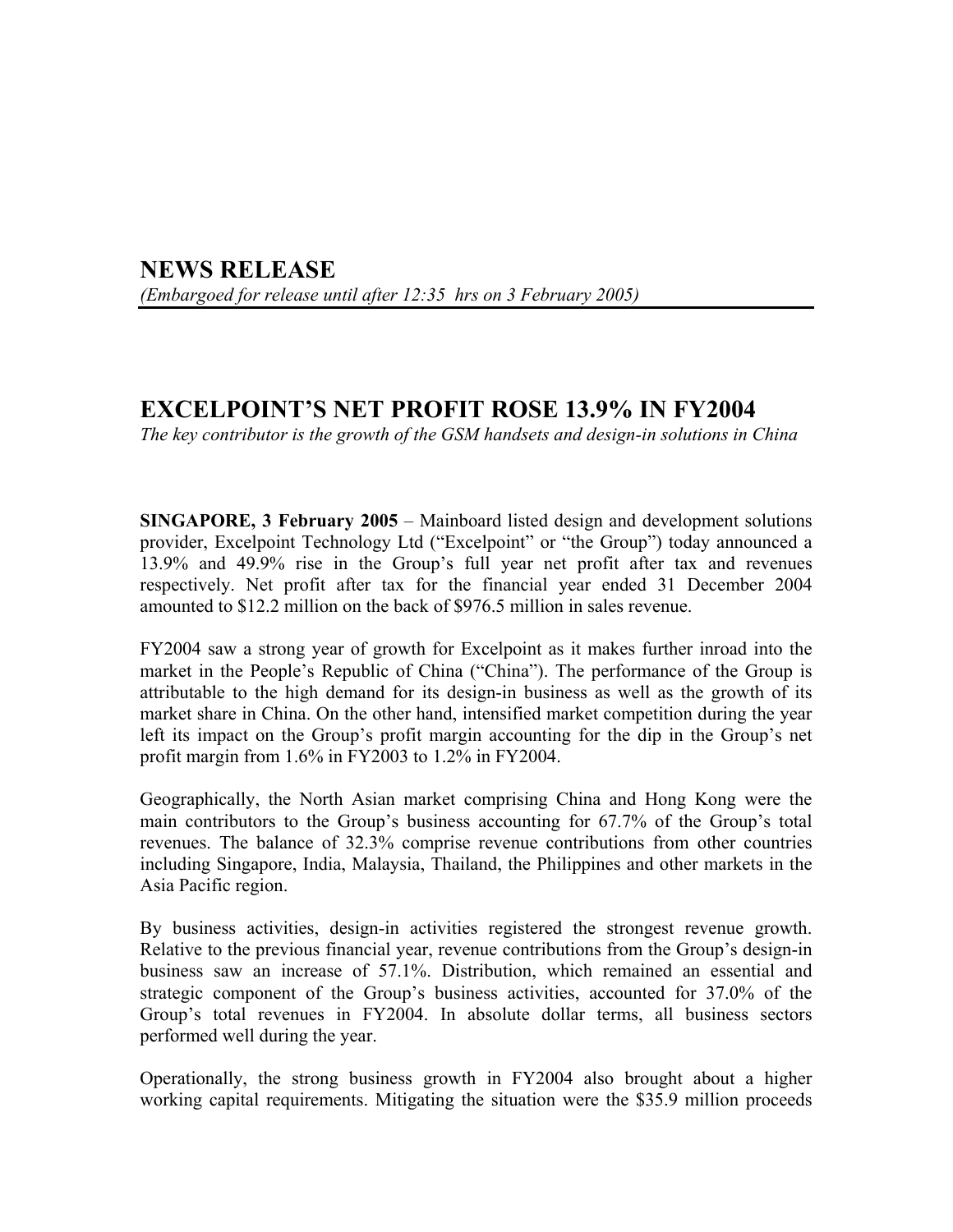from its initial public offering in the beginning of the year. This left a positive impact on the Group, reducing its borrowing needs from \$71.5 million to \$46.6 million. This shift in funding mix benefited Excelpoint and subsequently reduced its net debt to equity ratio from 1.7 times to 0.4 times as at 31 December 2004.

Nevertheless, despite the shift in funding mix, the pressure on the Group's cashflow needs was not reduced due to the need to capitalize on the strong business environment in the Chinese market. Like all rapidly growing organizations, it was necessary for Excelpoint to prioritize and capitalize on the opportunities at its doorstep. It is therefore not unexpected that the Group's net cashflow used in operating activities as at the end of the FY2004 was \$14.0 million.

For a better perspective on the Group's cashflow position, it is also important to note the operational and financial competencies underlying Excelpoint's business management. This prudence is clearly evidenced by its ability to maintain its debtor's and stock turnovers at 46 days and 35 days respectively. Return on equity for the year stood at 17.5% demonstrating the Group's strong business fundamentals.

Foreign exchange volatility – another area of concerns among businesses during the second half of FY2004 left a relatively lesser impact on Excel point's performance. The volatility of the US Dollar versus the Singapore Dollar in FY2004 resulted in an exchange gain of S\$0.6 million. During the second half of the year, emphasis was focused on monitoring the US Dollar versus the Singapore Dollar foreign exchange movements. Cognizant of the fact that the Group's sales are primarily denominated in US Dollars, it rapidly took steps to hedge its Singapore Dollar expenses needs by entering into forward US – Singapore Dollar hedges with tenors ranging from one to three months. Physical currency deliveries were taken upon the maturity of each respective foreign exchange contracts, a move aimed at avoiding speculative transactions.

Commenting on the performance of Excelpoint, Mr. Albert Phuay – Chairman and Group CEO said: "FY2004 saw a year of expansion for the Group. Together, the commitment and hard work of our teams across the region and the support of our customers have created the success that we are seeing today."

## **Q4 FY 2004 VERSUS Q4 FY 2003**

Reflecting the Chinese government's aim to avoid overheating its domestic economy, the second half of FY2004 saw the implementation of strict monetary and economic policies. Reacting to the imposition of stringent credit controls, many customers in China took immediate steps to reduce their inventory stockpiles and increased their reliance on suppliers' credit. These trends left their impact on many businesses and similarly, the Group saw a 12.8% drop in its sales which declined from \$211.9 million to \$184.9 million.

Operating amid the challenging market conditions in the final quarter of the year, the Group incurred a net loss of \$1.7 million compared to the net profit of \$4.9 million in the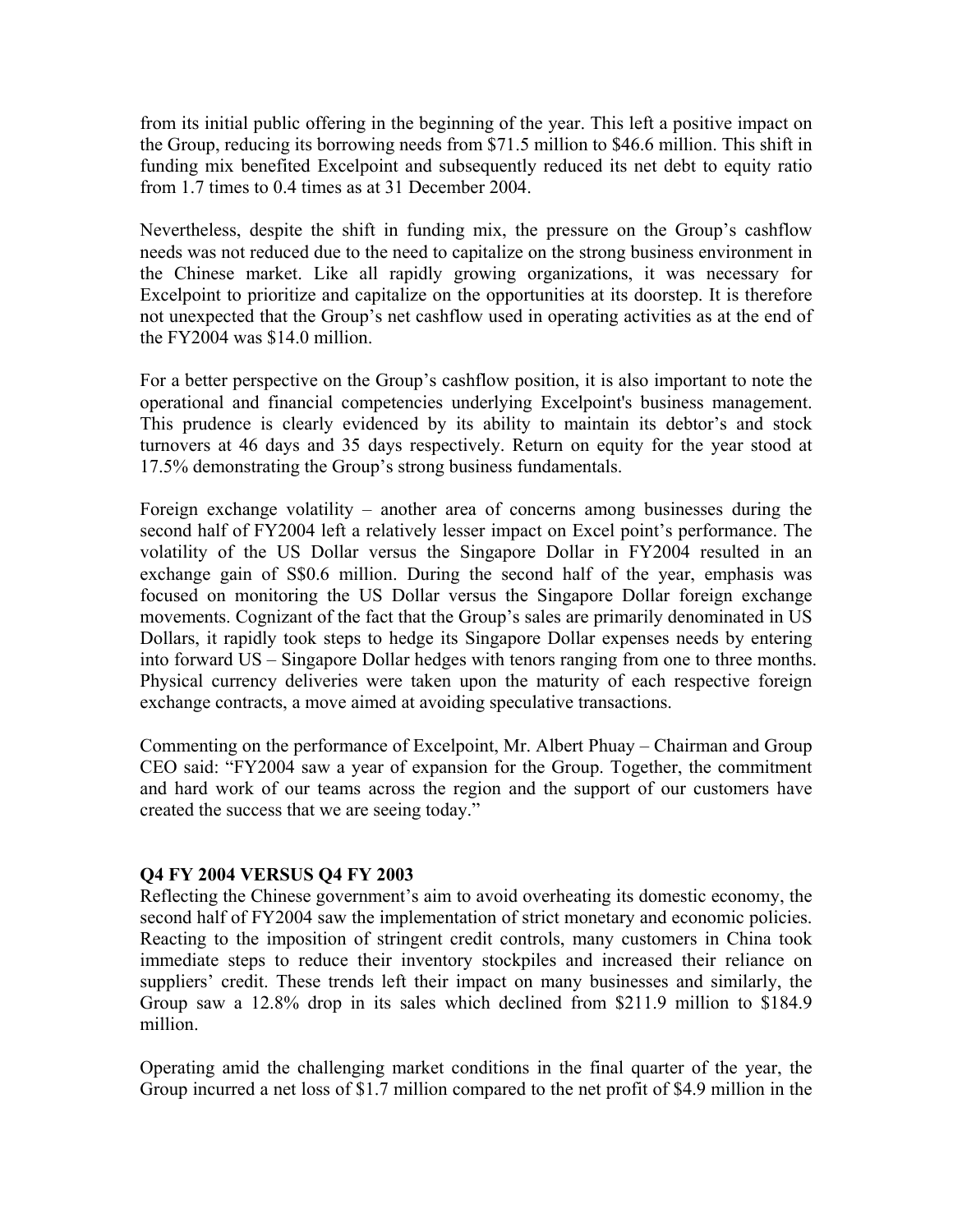$4<sup>th</sup>$  quarter of the previous financial year. In addition to the reduced sales in the  $4<sup>th</sup>$  quarter of the year under review, the Group's performance in the final quarter of the year was also affected by the accruals for salaries and employee benefits and the additional administrative expenses that were paid annually at the end of each financial year. Relative to the  $4<sup>th</sup>$  Ouarter of FY2003, salaries and employees' benefits rose from \$4.4 million to \$5.9 million and other operating expenses rose from \$3.9 million to \$5.3 million respectively in the final quarter of FY2004.

The Group's net cashflow from operating activities for Q4 FY2004 amounted to \$5.2 million compared to \$8.8 million in the previous financial year. The positive cash flow is attributable to the lower business activities during the quarter that in turn lessened the pressure on the Group's working capital requirements.

As a result of the challenging operating climate in China during the  $4<sup>th</sup>$  quarter, debtors' turnover days rose by 15 days to 65 days. Stock turnover rose from 32 days in Q4 FY2003 to 51 days in Q4 FY2004.

Bank borrowings in Q4 FY2004 were reduced from \$71.5 million to \$46.6 million due to shift in funding mix with IPO proceeds replacing bank borrowings to meet the Group's working capital needs. Reflecting the lower borrowings, the Group's net debt to equity ratio declined from 1.7 times to 0.4 times.

Going forward into the 2005 financial year, the Group expects that the business environment in China will remain challenging as the government measures implemented in FY2004 takes effect.

"After the rapid speed of growth over the last couple of years, the current consolidation in the Chinese economy is healthy. This situation also creates opportunities for businesses that have the resources to continue and grow its market share as smaller players exit, paving way for the business shift to companies that have solid business strategies and firm foundations. At Excelpoint we will use this opportunity to expand our market share in China and at the same time secure and strengthen our position with our existing customers. Regionally, we will be looking to expand our presence in other Asian markets to achieve a balance in our geographic business contributions and also tap into new opportunities that are prevalent in other regional markets." Mr. Albert Phuay commented on the Group's strategy into the new financial year.

The general operating environment in China remains challenging. Nevertheless, the Group will continue with its efforts to remain competitive by stepping up its sales, marketing and R&D activities and invest in the appropriate personnel where necessary.

The Group expects that it will remain profitable in FY2005.